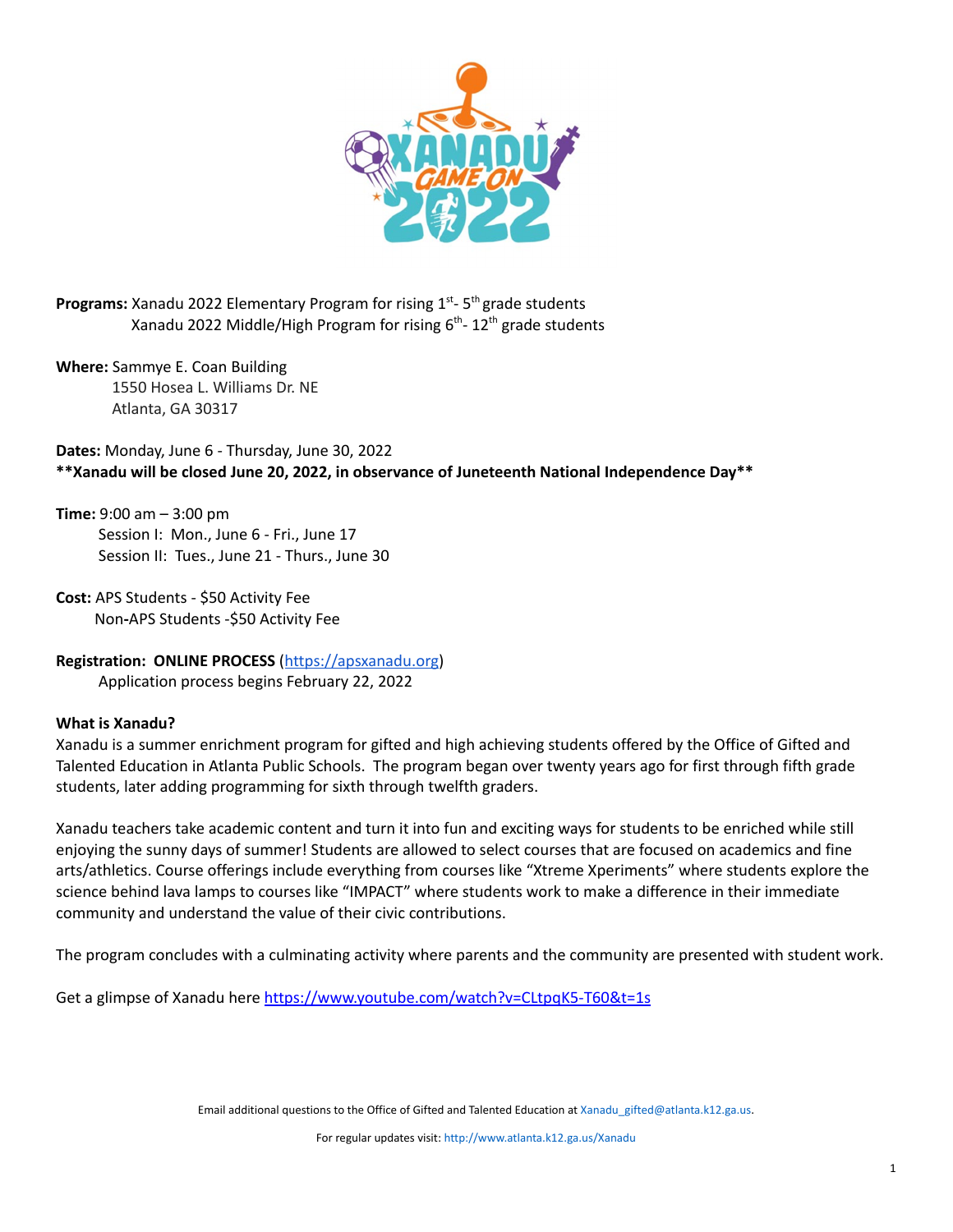# **Who is eligible to participate in the Xanadu Summer Programs?**

All gifted and talented eligible/high achieving students in the metro Atlanta area who have successfully completed kindergarten through eleventh grade who also meet program criteria are eligible to participate.

# I am an APS employee; my child does not attend APS. Can I enroll my child in the Xanadu Summer Programs?

Yes, children of APS employees are eligible to apply for acceptance into the program as long as they meet program criteria. Students of APS employees pay the \$50 activity fee.

## **Can students of APS charter schools participate in the Xanadu Summer Programs?**

Yes, children of APS charter schools are eligible to apply for acceptance into the program as long as they meet program criteria. Charter students pay the \$50 activity fee.

# **What documents are considered for acceptance into the Xanadu Summer Programs?**

Xanadu is designed for gifted and high-achieving students. Supporting documentation is required which includes a teacher or principal's recommendation AND any one of the following which must be loaded at the time of registration. Students for whom neither are received will not be considered for acceptance.

- gifted eligibility report
- most recent test scores (For example: Milestones, MAP, STAR, or ITBS)
- most recent report card/progress report

# *\*\*\*APS gifted identified students are not required to upload any additional documents.*

## **What will I need to have in hand before I begin registration?**

You will need a teacher or principal's email address. We will email them a request to complete an online student recommendation. If your student is an APS student, you will need the student number associated with your child (this is usually your child's lunch number and/or the number they use to log into the APS computer system.) We will not be able to provide this number. You will also need the piece(s) of supporting documentation, referenced above, ready to be uploaded into the portal.

What if I need help with online registration, do not have internet access, or do not have a computer at home? For internet or computer support, every school in APS has a parent center. Please contact your local school. Computer support is also available at your local library.

**Application Questions?** Please use the *Contact Us* button inside the Xanadu registration portal if you have additional questions regarding the online application or the registration process. You may also reach the Office of Gifted and Talented Education at (404) 802-7585 or at Xanadu gifted@atlanta.k12.ga.us. Our office hours are 8:00 am - 4:00 pm.

## **What if I do not have a method of payment for online processing?**

All payments must be made online through the online school payment portal.

## **When will I receive notification verifying my child's acceptance or non-acceptance into the program?**

Acceptance or non-acceptance is based on the teacher or principal's recommendation, a completed application, and program criteria listed above. Notification of acceptance or non-acceptance to the program can be accessed through the online portal (<https://apsxanadu.org>) during the week of April 18, 2022.

## **How are the instructional programs organized?**

Daily instruction is a combination of academic and fine arts/athletics courses.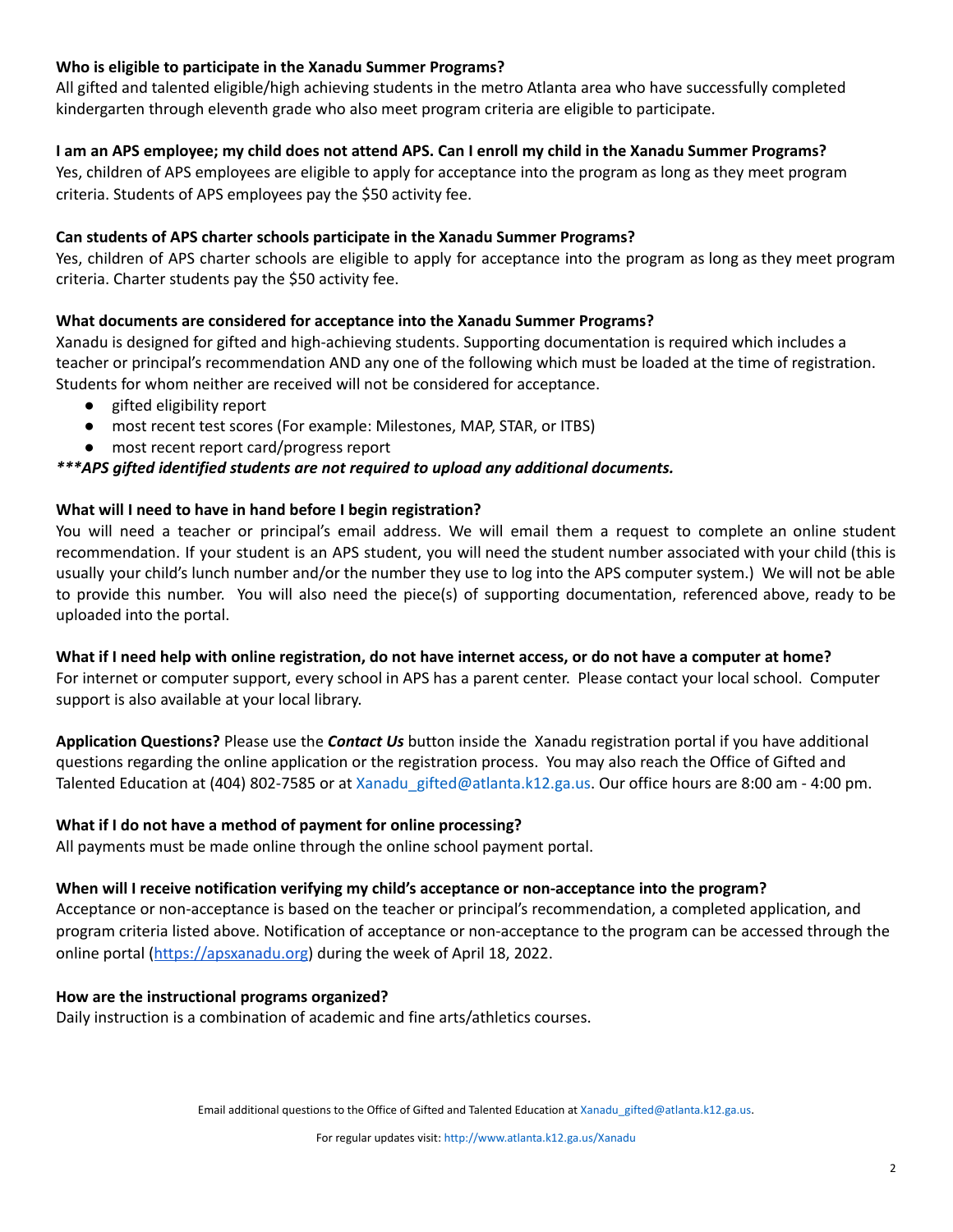# **Can I register my child for one week in Session I and one week in Session II?**

No, courses are designed as mini-courses to be taught in two consecutive weeks. Session I: June 6-17 Session II: June 21-30

### **Is transportation provided to the Xanadu Summer Programs?**

It is the responsibility of the parent/guardian to provide transportation for the Coan location.

### **What is the registration process for Xanadu?**

- 1. Specific instructions for online registration as well as a video tutorial will be provided to walk you through the online registration process. Continue to monitor the website at [http://www.atlanta.k12.ga.us](http://www.atlanta.k12.ga.us/gifted)/xanadu for additional information.
- 2. Online payment will include a **4.0% non-refundable credit card/debit card vendor processing fee.** SchoolCash Online Payments is a service that is provided by KEV and its affiliates. Other than the receipt of payments made by you (less applicable fees charged by us and the credit card company), neither the school district, the school, nor any individuals employed by the school district profit from this service.

## **Will my student be placed in their 1st choice course?**

Courses are assigned based on the completion of the full registration process: application, payment and course selection. Once a class is full, course placement will be based on second choice, and possibly third choice. There is no guarantee of first choice course placement.

#### **Can changes to classes be made once classes have been assigned?**

No. A specific student teacher ratio is maintained and changing classes disturbs the ratio. Classes will not be changed once confirmation letters have been sent. Once a class is full, course placement will be based on second choice, and possibly third choice. There is no guarantee of first choice course placement.

## **Is there a discount for families enrolling multiple children?**

No, multi-student discounts are not available.

## How do I qualify for a tuition scholarship or a payment plan if I am experiencing financial hardship?

Scholarships are not available. Every registrant will pay a \$50 Activity Fee regardless of length of participation.

## **Is before care available for Xanadu Summer Programs?**

Yes, before care is available. Before care begins at 7:00 am for a drop-in fee of \$5.00 per student/per day. Before care is sponsored by Preferred School Care. Preferred School Care is a private entity and accepts all forms of payment for their services. Please note that payments for before care are separate from Xanadu tuition.

#### **Is after care available for Xanadu Summer Programs?**

Yes, after care is available. After care is sponsored by Preferred School Care. After care begins at 3:00 pm and ends at 6:00 pm daily. The after care program focuses on technology, visual arts, fitness and character education. After care program participants will receive an afternoon snack. The fee for after care is \$65.00 per week or a drop-in fee of \$20.00 per day. After two days of drop-in, participants are charged the weekly rate. Preferred School Care is a private entity and accepts all forms of payment for their services. Please note that payments for before care and after care are separate from Xanadu tuition.

## **Are school meals provided for Xanadu Summer Programs?**

The school meal program operates on site during the program. Atlanta Public School students and its charter school students eat breakfast and lunch at no charge during the program regardless of meal status during the academic year.

Email additional questions to the Office of Gifted and Talented Education at [Xanadu\\_gifted@atlanta.k12.ga.us.](mailto:Xanadu_gifted@atlanta.k12.ga.us)